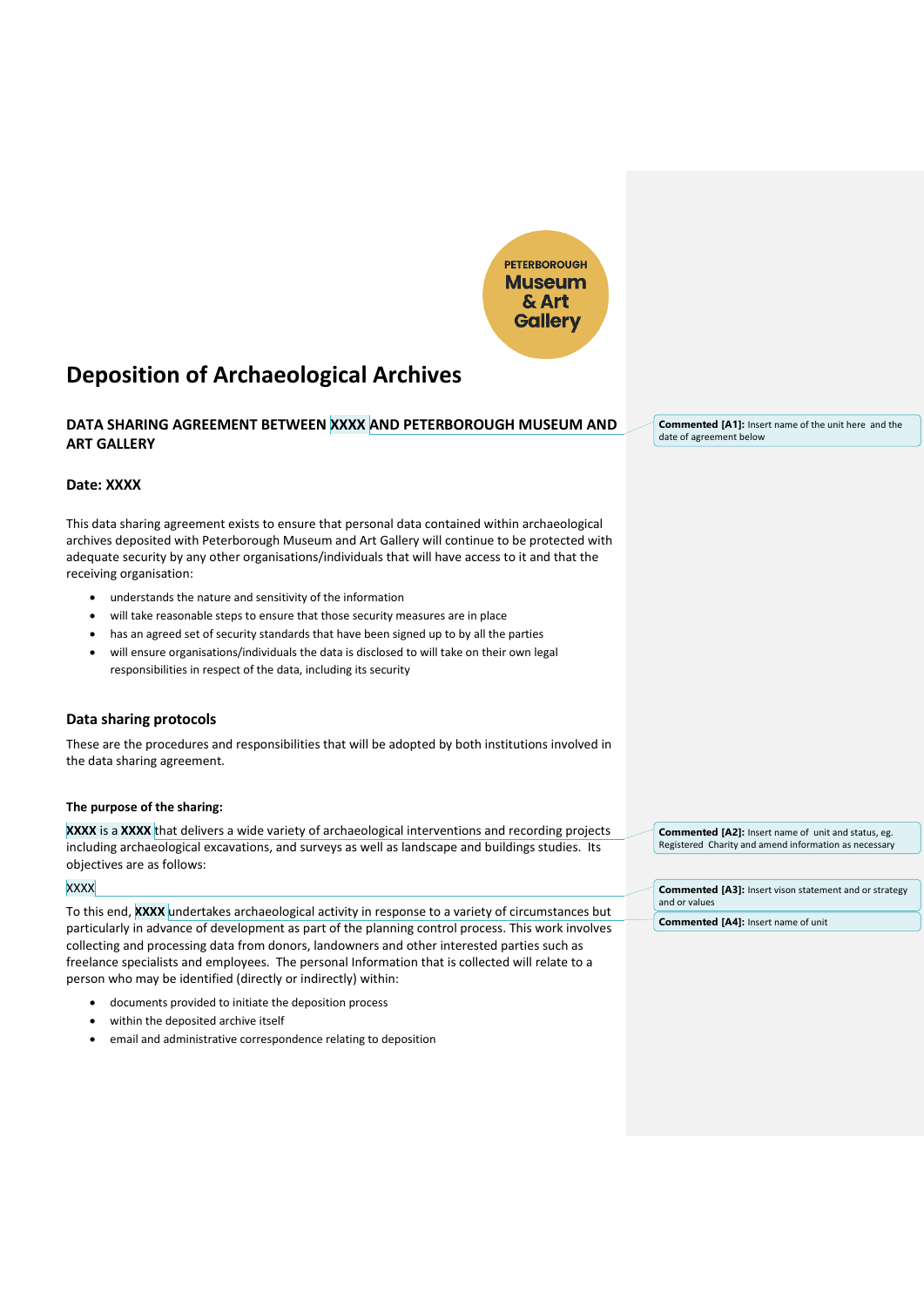# **The recipient and the circumstances in which data will be shared:**

**XXXX** is managed by **XXXX**, and is the Data Controller.

It is **XXXX 's** responsibility to ensure that it has obtained permission to share this data with the receiving body and to confirm this in writing.

The data may be shared with Peterborough Museum and Art Gallery at several points during the deposition process. The data is stored by **XXXX** on **XXXX** and only accessed by its employees and volunteers. With reference to the archaeological archiving process the data is used by **XXXX** to:

- administer the overall delivery of the project
- to initiate the archaeological archive deposition process
- to satisfy the receiving body's conditions of acceptance including the transfer of title process.

As the receiving body, it is Peterborough Museum and Art Gallery's responsibility to ensure the security of the data it receives and will use it to:

- administer the overall delivery of the deposition process
- store, process and use the information provided in perpetuity (i.e. forever) for the purposes of collections provenance (the object history)
- be able to make contact with the unit or the landowner/donor regarding particular archives on an occasional basis only should the need arise, e.g. out of courtesy should the material be incorporated in an exhibition; to confirm how (or if) the donation should be credited; as a stakeholder relevant to collections management activities including rationalisation and disposal.

The data will never be used for marketing purposes or passed on to a third party (see also research access below).

NB Personal data such as the landowner/donor details will not be made routinely available on public platforms and donations will remain anonymous in museum publications such as object labels and other published works without the donor's express permission: this includes the museum's Collections Online website.

# **The data to be shared**

Data will/could include:

- Name(s)
- Addresses
- Telephone number(s)
- Email addresses
- Social media user name(s)
- Company names
- Postal addresses
- Correspondence
- Photographs

| <b>Commented [A5]:</b> Insert name of unit                     |  |
|----------------------------------------------------------------|--|
| <b>Commented [A6]:</b> Insert appropriate managerial structure |  |
| <b>Commented [A7]: Insert name of unit</b>                     |  |
|                                                                |  |
| <b>Commented [A8]: Insert name of unit</b>                     |  |

| <b>Commented [A9]:</b> Insert hardware/software description |  |
|-------------------------------------------------------------|--|
|                                                             |  |

- **Commented [A10]:** Delete if applicable
- **Commented [A11]:** Insert name of unit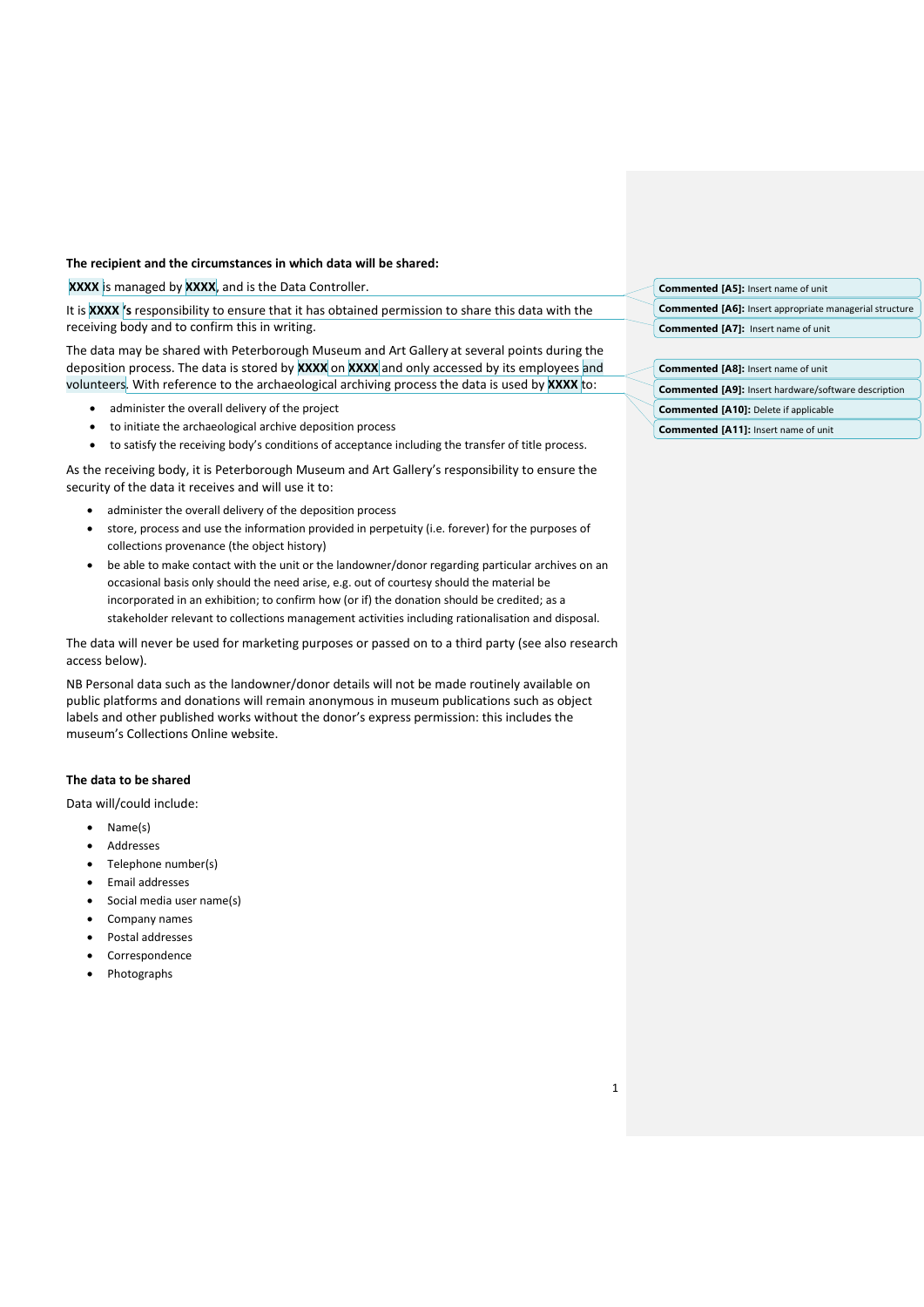#### **Data security**

All data submitted by electronic or other means to Peterborough Museum and Art Gallery will be addressed to specific named individual(s) within the Collections team responsible for the administration of the deposition process. ICT access control measures will be supported by procedural and personnel controls to enforce the "need to know" principle. This means that access to the data held in either electronic or paper copy format will be restricted to a limited number of staff members who require it to fulfil their role responsibilities: the data will be password protected and processed using safeguarded systems with firewall and antivirus protection.

All data submitted as part of the complete final archive to Peterborough Museum and Art Gallery will be held in secure storage locations with restricted staff and volunteer access. Access to this information will be restricted and while Peterborough Museum will make the contents of the archive available to researchers, access that is provided will be subject to a data protection agreement.

Peterborough Museum and Art Gallery will ensure that:

- the information will be protected against unauthorised access
- the confidentiality of information will be assured
- the integrity of information will be maintained
- regulatory and legislative requirements will be met

#### **Data retention**

A Document Retention Schedule (DRS) is an essential component of an efficient and effective records management system. The DRS ensures that business records are kept for as long as they are needed to meet operational needs and to comply with legal requirements. The DRS relevant to the deposition of archaeological archives for **XXXX** is as follows:

#### **XXXXXXX**

It is a business requirement of Peterborough City Council that all records relating to loans, donations and bequests (including those relating to the deposition of archaeological archives) made to Peterborough Museum and Art Gallery are held in perpetuity. These records are classified as OFFICIAL based on the Cabinet Office's Government Security Classifications - April 2014 (Version 1.1 – May 2018)

<https://www.gov.uk/government/publications/government-security-classifications>

**Commented [A12]:** The specific periods /details may vary between organisations – edit the paragraphs below to reflect this

**Commented [A13]:** Insert name of unit

**Commented [A14]:** Insert detail for unit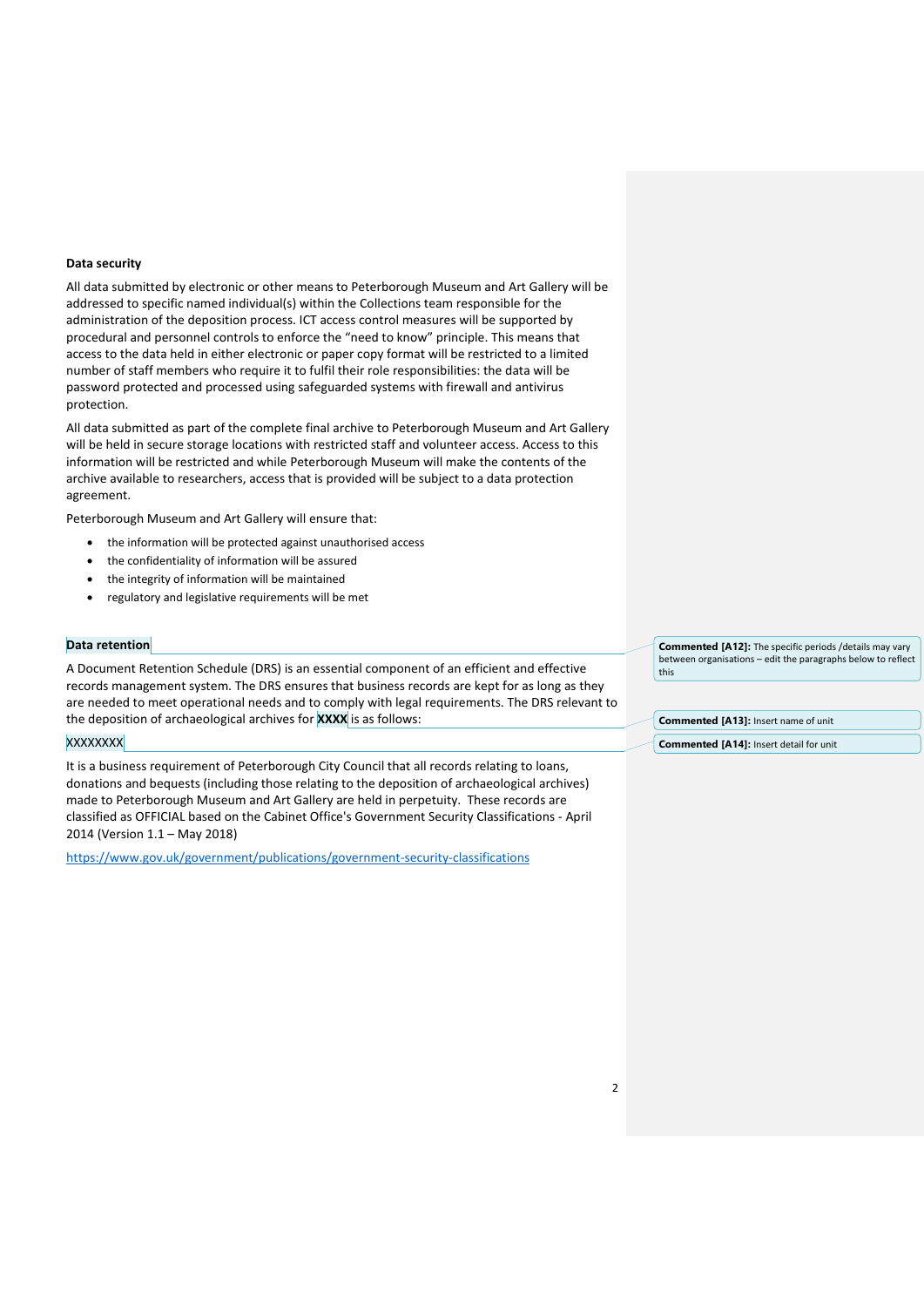#### **Termination of the sharing agreement**

Termination of the agreement will need to be agreed by both parties with at least six months' notice such so that alternative arrangements can be made.

#### **Sanctions for failure to comply with the agreement or breaches by individual staff.**

All Peterborough City Council staff members are expected to adhere to a Code of Conduct and as such are subject to a pre-existing Disciplinary Policy that provides a framework for managers to deal with misconduct and breaches of discipline in a timely, fair and transparent way. Staff members are required to understand what information must be kept confidential and what information can only be disclosed with relevant authority. Adherence to Peterborough City Council Information Security Policy is mandatory. Any breach of this policy may result in disciplinary and/or criminal proceedings. Disciplinary action may include dismissal.

#### **Individuals' rights – procedures for dealing with access requests, queries and complaints**

All requests from donors to access or alter the data held on them will be actioned by the Curation Teamand dealt with promptly.

Signed on behalf of **XXXX:**

Date:

Signed on behalf of Peterborough Museum and Art Gallery:

Date:

**Commented [A15]:** Insert similar paragraph relative to the unit

**Commented [A16]:** Insert name of unit